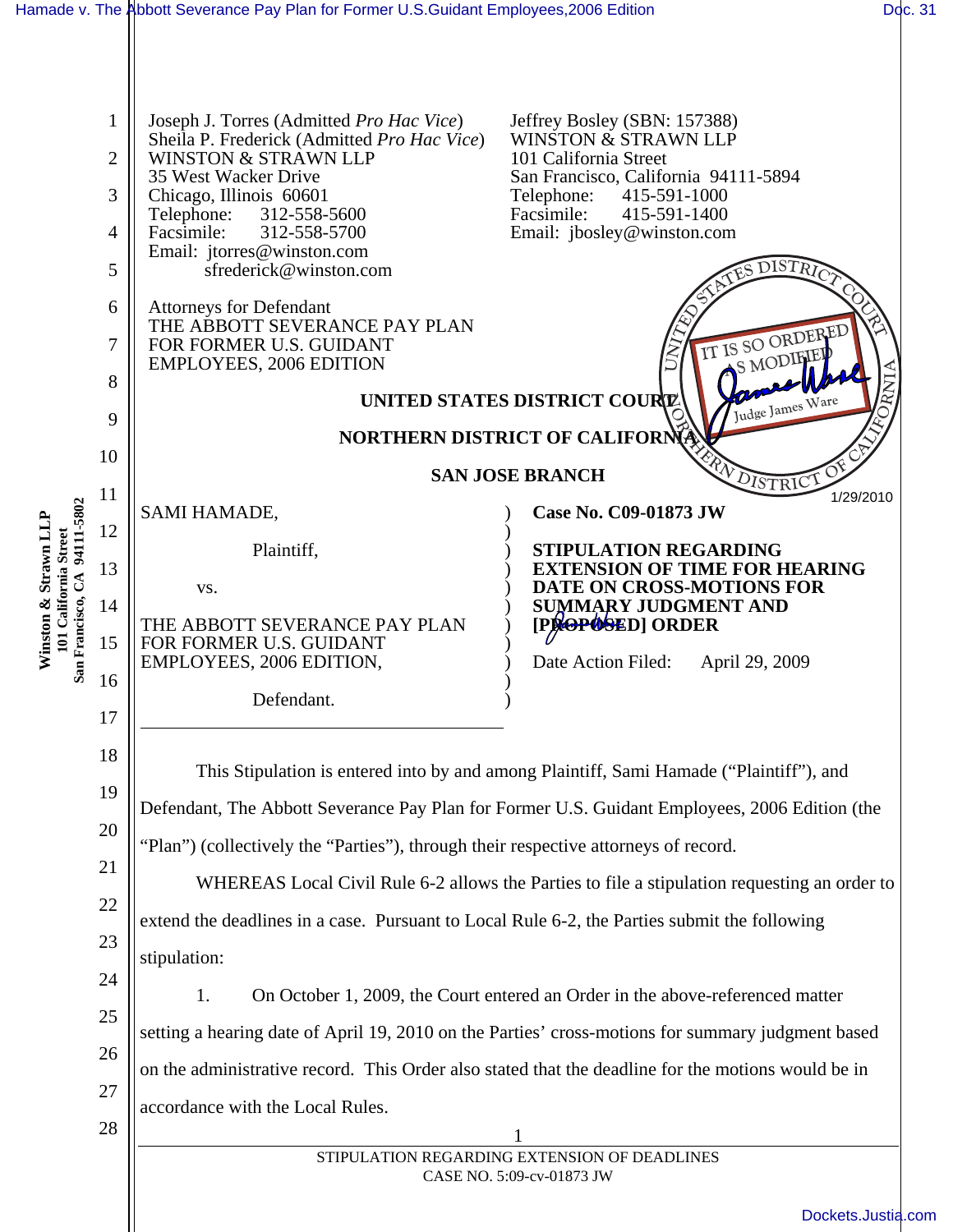2 3 2. On August 11, 2009, the Court entered an Order selecting Early Neutral Evaluation ("ENE") as the preferred ADR process in this case and on November 20, 2009, this Court entered an Order extending the ENE deadline to March 1, 2010.

3. Both Parties have encountered conflicts with the current schedule. Specifically, the attorneys for the Plan have a trial scheduled in the Eastern District of North Carolina during the current briefing schedule. Therefore, the Parties stipulate to, and ask the Court to enter, an Order extending the date to complete ENE, the date to file cross-motions for summary judgment, and the hearing date as follows:

- March 31, 2010 ENE Deadline
- May 5, 2010 filing of cross-motions for summary judgment
- May 26, 2010 filing of responses to cross-motions for summary judgment
- June 2, 2010 filing of replies, if any, to cross-motions for summary judgment
- Hearing date anytime after June 2, 2010

4. The Parties previously stipulated to an extension of time to complete early neutral evaluation on November 9, 2009.

IT IS THEREFORE HEREBY STIPULATED by and among the Parties that:

- 1. The deadline to complete ENE is extended until March 31, 2010.
- 2. The deadline to file cross-motions for summary judgment is extended until May 5,

2010; responses extended to May 26, 2010; replies, if any, extended to June 2, 2010.

3. The hearing is set for **June 21, 2010 at 9:00 AM.** 

22

## Dated: January 26, 2010 WINSTON & STRAWN LLP

 By: s/ Joseph J. Torres Joseph J. Torres

> Attorneys for Defendant THE ABBOTT SEVERANCE PAY PLAN FOR FORMER U.S. GUIDANT EMPLOYEES, 2006 EDITION

 $\begin{array}{c|c|c|c|c} \hline 28 & 2 & 2 \end{array}$ STIPULATION REGARDING EXTENSION OF DEADLINES CASE NO. 5:09-cv-01873 JW

## Winston & Strawn LLP<br>101 California Street<br>San Francisco, CA 94111-5802 **San Francisco, CA 94111-5802 Winston & Strawn LLP 101 California Street**  15

1

4

5

6

7

8

9

10

11

12

13

14

16

17

18

19

20

21

23

24

25

26

27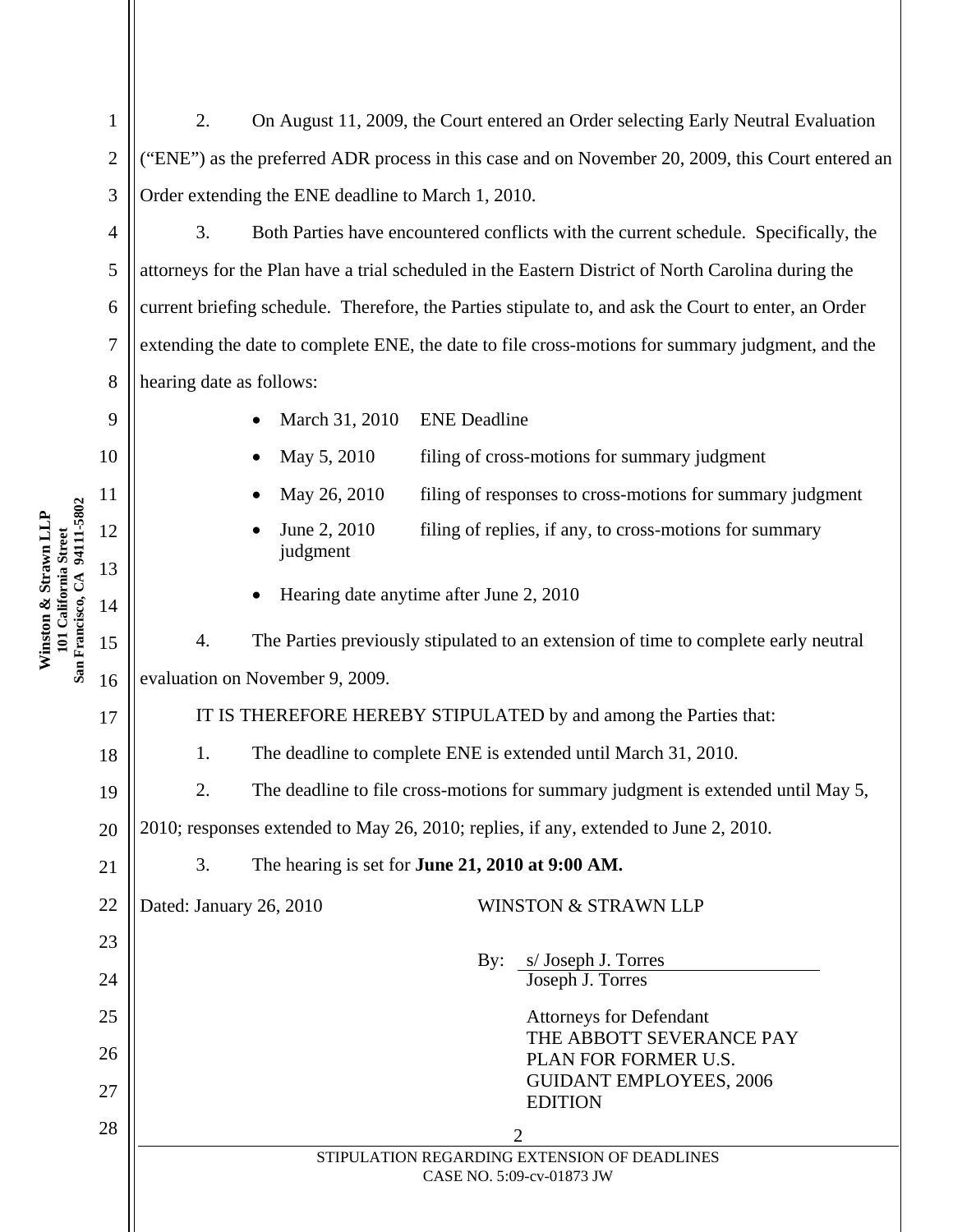